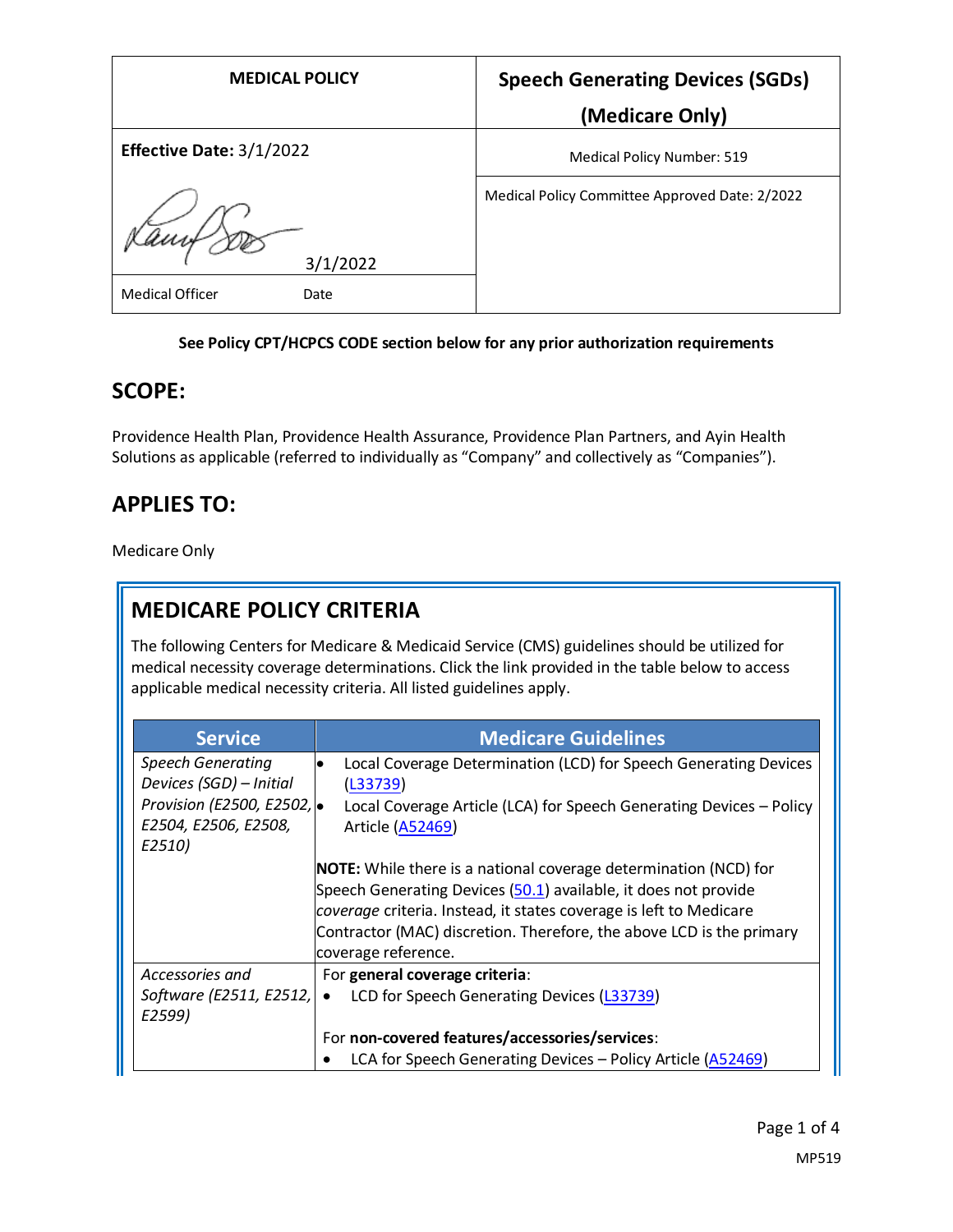**(Medicare Only)**

| Replacement or<br>Upgrades                                      | LCA for Speech Generating Devices - Policy Article (A52469) |
|-----------------------------------------------------------------|-------------------------------------------------------------|
| <b>Duplicate Requests</b><br>(Request for more than<br>one SGD) | LCD for Speech Generating Devices (L33739)                  |

## **POLICY GUIDELINES**

Speech generation is defined as audible generation of words or phrases and in addition, may include:

- 1. Communication via written text (i.e., email or text (SMS) messaging); or,
- 2. Communication via phone messaging.

In order to satisfy the Medicare durable medical equipment (DME) benefit requirements, the speech generating device (SGD) must meet **all** of the following requirements:

- 1. Can withstand repeated use; and,
- 2. Has an expected life of at least 3 years; and,
- 3. Is primarily and customarily used to serve a medical purpose; and,
- 4. Generally is not useful to an individual in the absence of an illness or injury; and,
- 5. Is appropriate for use in the home; and,
- 6. Be limited to use by a patient with a severe speech impairment; and,
- 7. Be primarily used for the purpose of generating speech.
	- a. A device utilizing tablet, smartphone or computer hardware must be designed by the manufacturer to function solely as a SGD, as defined above, at the time of initial issue.

The Medicare life expectancy requirement of at least three yearsis known as the minimum life requirement, or MLR. This is necessary in order for a device to meet the definition of the term "durable." However, the MLR is not the same thing as "reasonable useful lifetime" (RUL). The RUL is used to determine how often a piece of equipment or a device is eligible for coverage of a replacement.

### **BILLING GUIDELINES**

Effective June 1, 2016, the only products which may be billed using HCPCS code E2510 are those which have received a written coding verification by the Medicare Pricing, Data Analysis and Coding (PDAC) contractor and are listed on the [Product Classification List \(PCL\)](https://www4.palmettogba.com/pdac_dmecs/initProductClassificationResults.do) maintained on the PDAC website. If a product is billed using a HCPCS code that requires written coding verification review, but the product is not on the PCL for that particular HCPCS code, that claim line will be denied as incorrect coding. *(LCA A52469)*

Desktop, laptop, tablet, smartphone and other hand-held computers (i.e., general computing devices) are not considered DME because they do not meet criteria 3, 4, 6 and 7 above (see *Policy Guidelines*),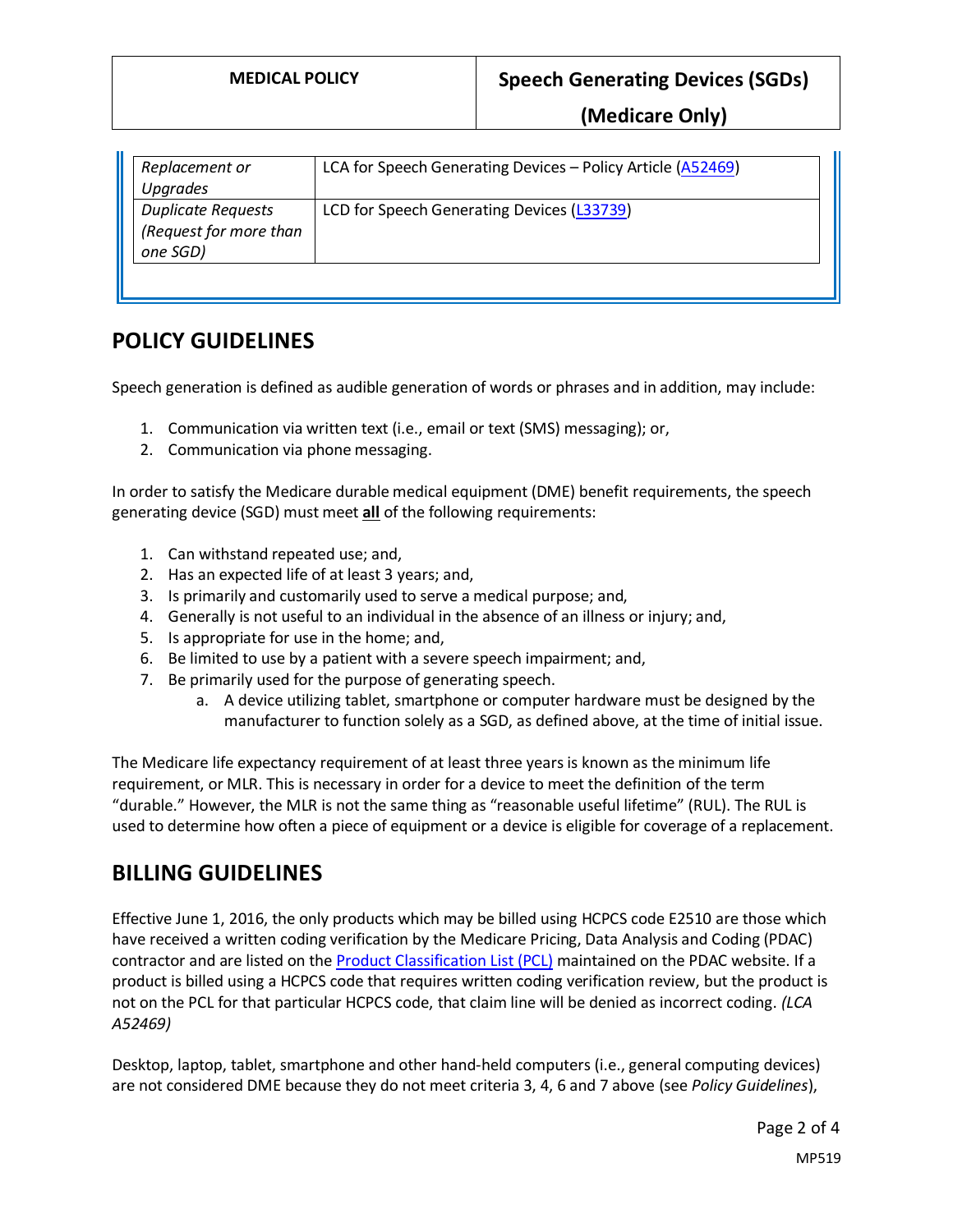**(Medicare Only)**

even though they may serve a medical purpose. Only the speech generating software (HCPCS code E2511) may be eligible for coverage when installed on a general computing device, but the device itself must be coded A9270.

HCPCS code A4601 describes any lithium ion rechargeable battery used with an SGD or related accessory.

Codes E2500, E2502, E2504, E2506, E2508 and E2510 include all applicable speech generating software programs (whether they are on the device when shipped by the manufacturer or added by the supplier prior to delivery), batteries, battery chargers and AC adapters. These items may not be billed separately.

# **CPT/HCPCS CODES**

| <b>Medicare Only</b>                                                                          |                                                                                                                                                         |  |
|-----------------------------------------------------------------------------------------------|---------------------------------------------------------------------------------------------------------------------------------------------------------|--|
|                                                                                               | No Prior Authorization Required                                                                                                                         |  |
| A4601                                                                                         | Lithium ion battery, rechargeable, for non-prosthetic use, replacement                                                                                  |  |
| E2500                                                                                         | Speech generating device, digitized speech, using pre-recorded messages, less than or<br>equal to 8 minutes recording time                              |  |
| E2502                                                                                         | Speech generating device, digitized speech, using pre-recorded messages, greater than 8<br>minutes but less than or equal to 20 minutes recording time  |  |
| E2504                                                                                         | Speech generating device, digitized speech, using pre-recorded messages, greater than 20<br>minutes but less than or equal to 40 minutes recording time |  |
| E2506                                                                                         | Speech generating device, digitized speech, using pre-recorded messages, greater than 40<br>minutes recording time                                      |  |
| E2508                                                                                         | Speech generating device, synthesized speech, requiring message formulation by spelling<br>and access by physical contact with the device               |  |
| E2510                                                                                         | Speech generating device, synthesized speech, permitting multiple methods of message<br>formulation and multiple methods of device access               |  |
| E2511                                                                                         | Speech generating software program, for personal computer or personal digital assistant                                                                 |  |
| E2512                                                                                         | Accessory for speech generating device, mounting system                                                                                                 |  |
| <b>Not Covered</b>                                                                            |                                                                                                                                                         |  |
| A9720                                                                                         | Non-covered item or service                                                                                                                             |  |
| <b>Unlisted Codes</b>                                                                         |                                                                                                                                                         |  |
| All unlisted codes will be reviewed for medical necessity, correct coding, and pricing at the |                                                                                                                                                         |  |
| claim level. If an unlisted code is billed related to services addressed in this policy then  |                                                                                                                                                         |  |
| prior-authorization is required.                                                              |                                                                                                                                                         |  |
| E2599                                                                                         | Accessory for speech generating device, not otherwise classified                                                                                        |  |
|                                                                                               |                                                                                                                                                         |  |